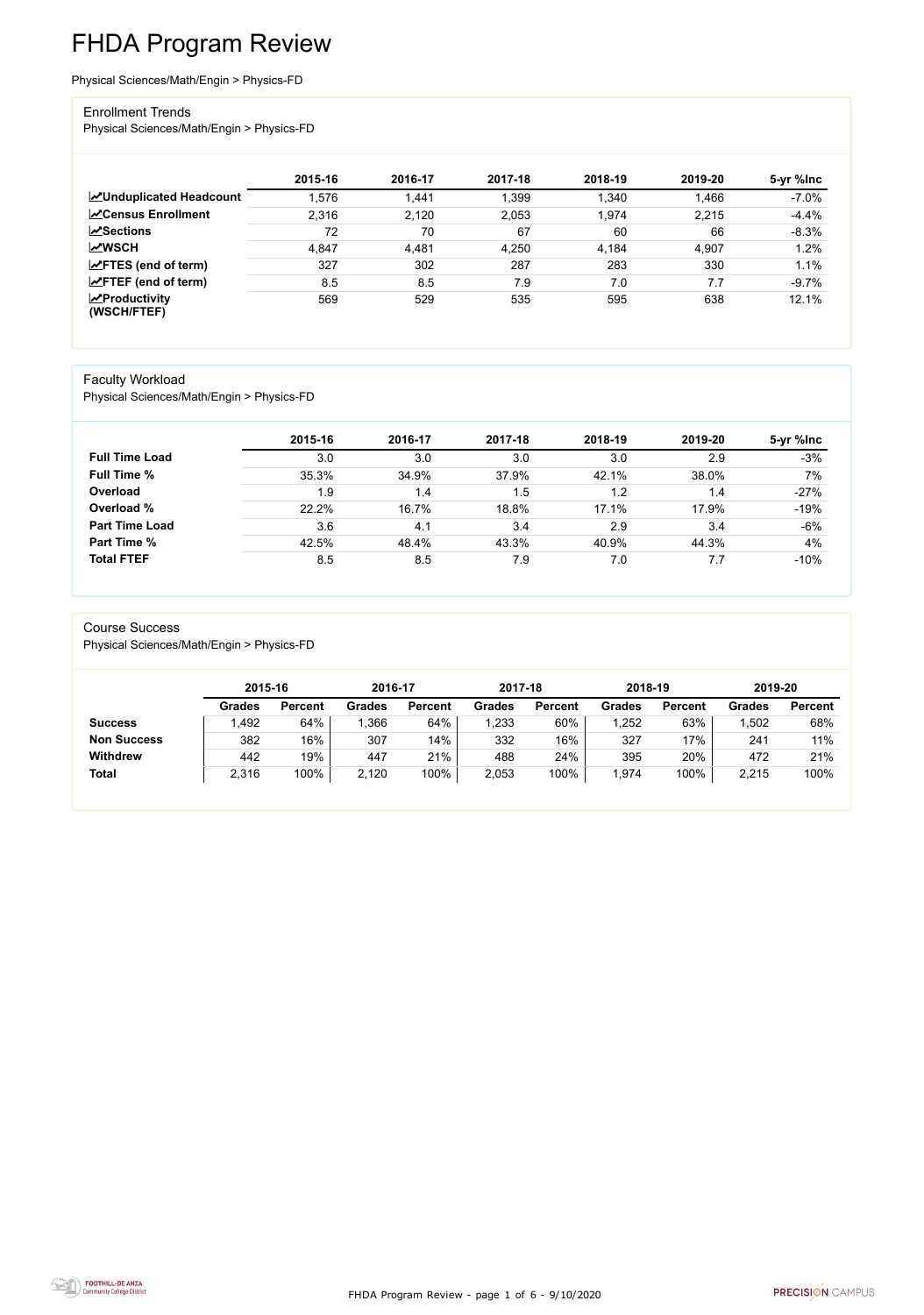FHDA Program Review - page 2 of 6 - 9/10/2020



### Course Success for African American, Latinx, and Filipinx Students

### Course Success for Asian, Native American, Pacific Islander, White, and Decline to State Students

|                    |        | 2015-16        |               | 2016-17        |               | 2017-18        | 2018-19       |                | 2019-20       |                |
|--------------------|--------|----------------|---------------|----------------|---------------|----------------|---------------|----------------|---------------|----------------|
|                    | Grades | <b>Percent</b> | <b>Grades</b> | <b>Percent</b> | <b>Grades</b> | <b>Percent</b> | <b>Grades</b> | <b>Percent</b> | <b>Grades</b> | <b>Percent</b> |
| <b>Success</b>     | 185    | 53%            | 181           | 54%            | 185           | 46%            | 183           | 54%            | 181           | 51%            |
| <b>Non Success</b> | 63     | 18%            | 56            | 17%            | 75            | 19%            | 70            | 21%            | 62            | 17%            |
| <b>Withdrew</b>    | 102    | 29%            | 98            | 29%            | 138           | 35%            | 85            | 25%            | 113           | 32%            |
| <b>Total</b>       | 350    | 100%           | 335           | 100%           | 398           | 100%           | 338           | 100%           | 356           | 100%           |

|                    | 2015-16       |                | 2016-17       |                | 2017-18       |                | 2018-19       |                | 2019-20 |                |
|--------------------|---------------|----------------|---------------|----------------|---------------|----------------|---------------|----------------|---------|----------------|
|                    | <b>Grades</b> | <b>Percent</b> | <b>Grades</b> | <b>Percent</b> | <b>Grades</b> | <b>Percent</b> | <b>Grades</b> | <b>Percent</b> | Grades  | <b>Percent</b> |
| <b>Success</b>     | ,307          | 66%            | 1,185         | 66%            | 1,048         | 63%            | .069          | 65%            | 1,321   | 71%            |
| <b>Non Success</b> | 319           | 16%            | 251           | 14%            | 257           | 16%            | 257           | 16%            | 179     | 10%            |
| <b>Withdrew</b>    | 340           | 17%            | 349           | 20%            | 350           | 21%            | 310           | 19%            | 359     | 19%            |
| <b>Total</b>       | ,966          | 100%           | 1,785         | 100%           | ,655          | 100%           | ,636          | 100%           | ,859    | 100%           |
|                    |               |                |               |                |               |                |               |                |         |                |

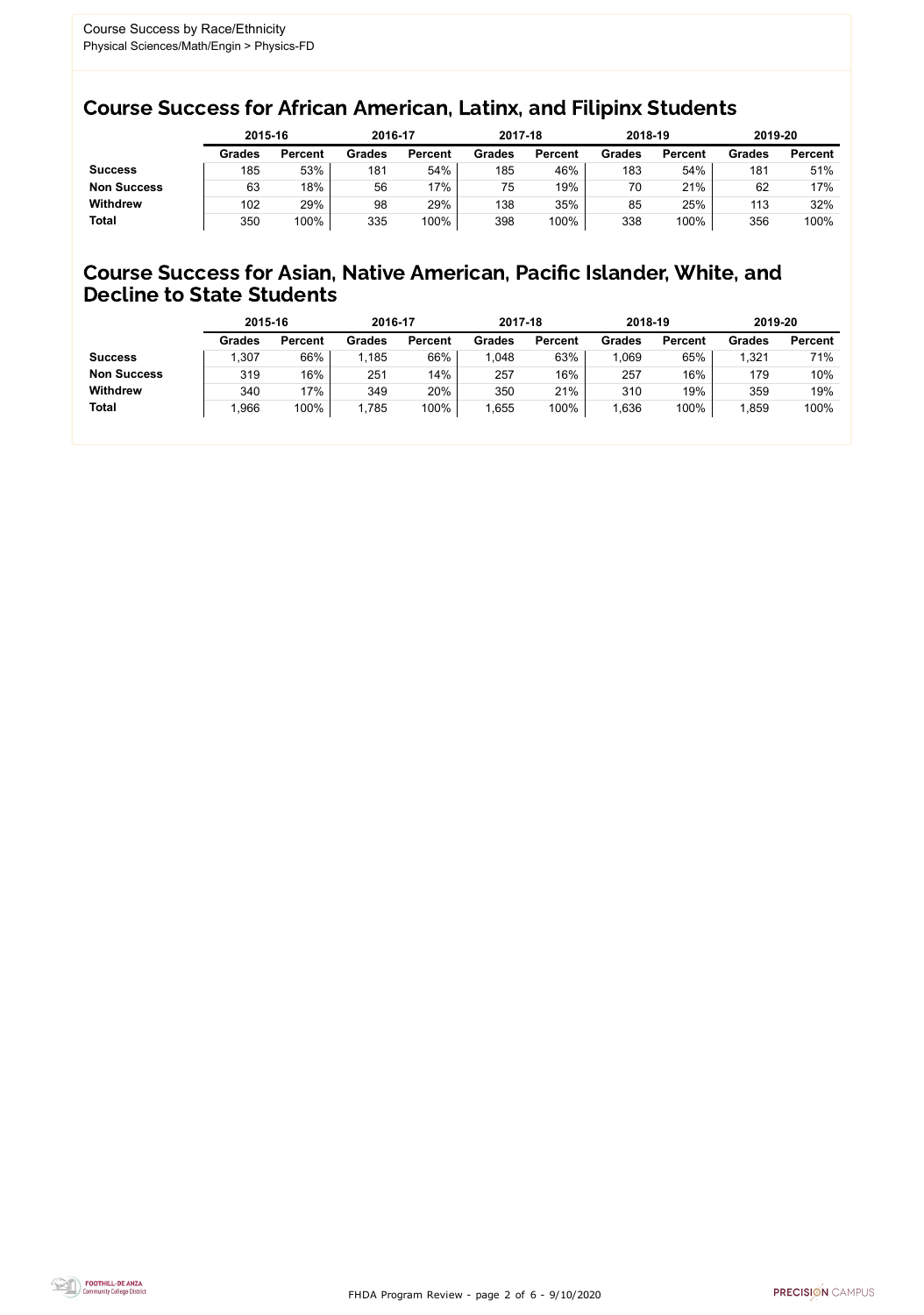FHDA Program Review - page 3 of 6 - 9/10/2020



Some courses may continue to be listed but no longer have data due to renumbering or because the course was not offered in the past five years.



### by Gender

|                     | 2015-16 |                |       | 2016-17        |       | 2017-18        |        | 2018-19        |       | 2019-20        |  |
|---------------------|---------|----------------|-------|----------------|-------|----------------|--------|----------------|-------|----------------|--|
|                     | Enr     | <b>Percent</b> | Enr   | <b>Percent</b> | Enr   | <b>Percent</b> | Enr    | <b>Percent</b> | Enr   | <b>Percent</b> |  |
| <b>Female</b>       | 673     | 29%            | 583   | 28%            | 599   | 29%            | 619    | 31%            | 654   | 30%            |  |
| <b>Male</b>         | .622    | 70%            | .524  | 72%            | 1,448 | 71%            | 344, ا | 68%            | 1,545 | 70%            |  |
| <b>Non-Binary</b>   |         | 0%             |       | $0\%$          |       | 0%             |        | $0\%$          |       | 0%             |  |
| <b>Not Reported</b> | 21      | 1%             | 13    | $1\%$          | 6     | $0\%$          | 10     | 1%             | 15    | $1\%$          |  |
| <b>Total</b>        | 2,316   | 100%           | 2,120 | 100%           | 2,053 | 100%           | 1,974  | 100%           | 2,215 | 100%           |  |

# by Ethnicity

|                         |       | 2015-16        |       | 2016-17        |       | 2017-18        | 2018-19 |                | 2019-20 |                |
|-------------------------|-------|----------------|-------|----------------|-------|----------------|---------|----------------|---------|----------------|
|                         | Enr   | <b>Percent</b> | Enr   | <b>Percent</b> | Enr   | <b>Percent</b> | Enr     | <b>Percent</b> | Enr     | <b>Percent</b> |
| <b>African American</b> | 38    | 2%             | 45    | 2%             | 40    | 2%             | 42      | 2%             | 41      | 2%             |
| <b>Asian</b>            | 1,543 | 67%            | 1,441 | 68%            | 1,337 | 65%            | 1,302   | 66%            | 1,453   | 66%            |
| <b>Filipinx</b>         | 117   | 5%             | 94    | 4%             | 112   | 5%             | 80      | 4%             | 100     | 5%             |
| Latinx                  | 195   | 8%             | 196   | 9%             | 246   | 12%            | 216     | 11%            | 215     | 10%            |
| <b>Native American</b>  |       | $0\%$          | 6     | $0\%$          |       | $0\%$          | 6       | $0\%$          | 4       | $0\%$          |
| <b>Pacific Islander</b> | っ     | $0\%$          | 4     | $0\%$          | 9     | $0\%$          | 4       | $0\%$          | 8       | 0%             |
| White                   | 362   | 16%            | 301   | 14%            | 279   | 14%            | 295     | 15%            | 354     | 16%            |
| <b>Decline to State</b> | 58    | 3%             | 33    | 2%             | 29    | $1\%$          | 29      | 1%             | 40      | 2%             |
| <b>Total</b>            | 2,316 | 100%           | 2,120 | 100%           | 2,053 | 100%           | 1,974   | 100%           | 2,215   | 100%           |

### by Age

|              | 2015-16 |                | 2016-17 |                | 2017-18 |                | 2018-19 |                | 2019-20 |                |
|--------------|---------|----------------|---------|----------------|---------|----------------|---------|----------------|---------|----------------|
|              | Enr     | <b>Percent</b> | Enr     | <b>Percent</b> | Enr     | <b>Percent</b> | Enr     | <b>Percent</b> | Enr     | <b>Percent</b> |
| 19 or less   | 560     | 24%            | 533     | 25%            | 526     | 26%            | 460     | 23%            | 615     | 28%            |
| $20 - 24$    | .452    | 63%            | 1,342   | 63%            | 1,239   | 60%            | 1,183   | 60%            | 1,251   | 56%            |
| 25-39        | 294     | 13%            | 232     | 11%            | 282     | 14%            | 307     | 16%            | 331     | 15%            |
| $40 +$       | 10      | $0\%$          | 13      | $1\%$          | 6       | $0\%$          | 24      | $1\%$          | 18      | $1\%$          |
| <b>Total</b> | 2,316   | 100%           | 2,120   | 100%           | 2,053   | 100%           | ,974    | 100%           | 2,215   | 100%           |

# by Education Level

|                           | 2015-16 |                |       | 2016-17        |       | 2017-18        | 2018-19 |                | 2019-20 |                |
|---------------------------|---------|----------------|-------|----------------|-------|----------------|---------|----------------|---------|----------------|
|                           | Enr     | <b>Percent</b> | Enr   | <b>Percent</b> | Enr   | <b>Percent</b> | Enr     | <b>Percent</b> | Enr     | <b>Percent</b> |
| <b>Bachelor or higher</b> | 74      | 3%             | 47    | 2%             | 56    | 3%             | 75      | 4%             | 85      | 4%             |
| <b>Associate</b>          | 43      | 2%             | 31    | $1\%$          | 34    | 2%             | 34      | 2%             | 51      | 2%             |
| <b>HS/Equivalent</b>      | 1.957   | 84%            | 1,819 | 86%            | .740  | 85%            | .649    | 84%            | 1,840   | 83%            |
| <b>All Other</b>          | 242     | 10%            | 223   | 11%            | 223   | 11%            | 216     | 11%            | 239     | 11%            |
| <b>Total</b>              | 2,316   | 100%           | 2,120 | 100%           | 2,053 | 100%           | 1,974   | 100%           | 2,215   | 100%           |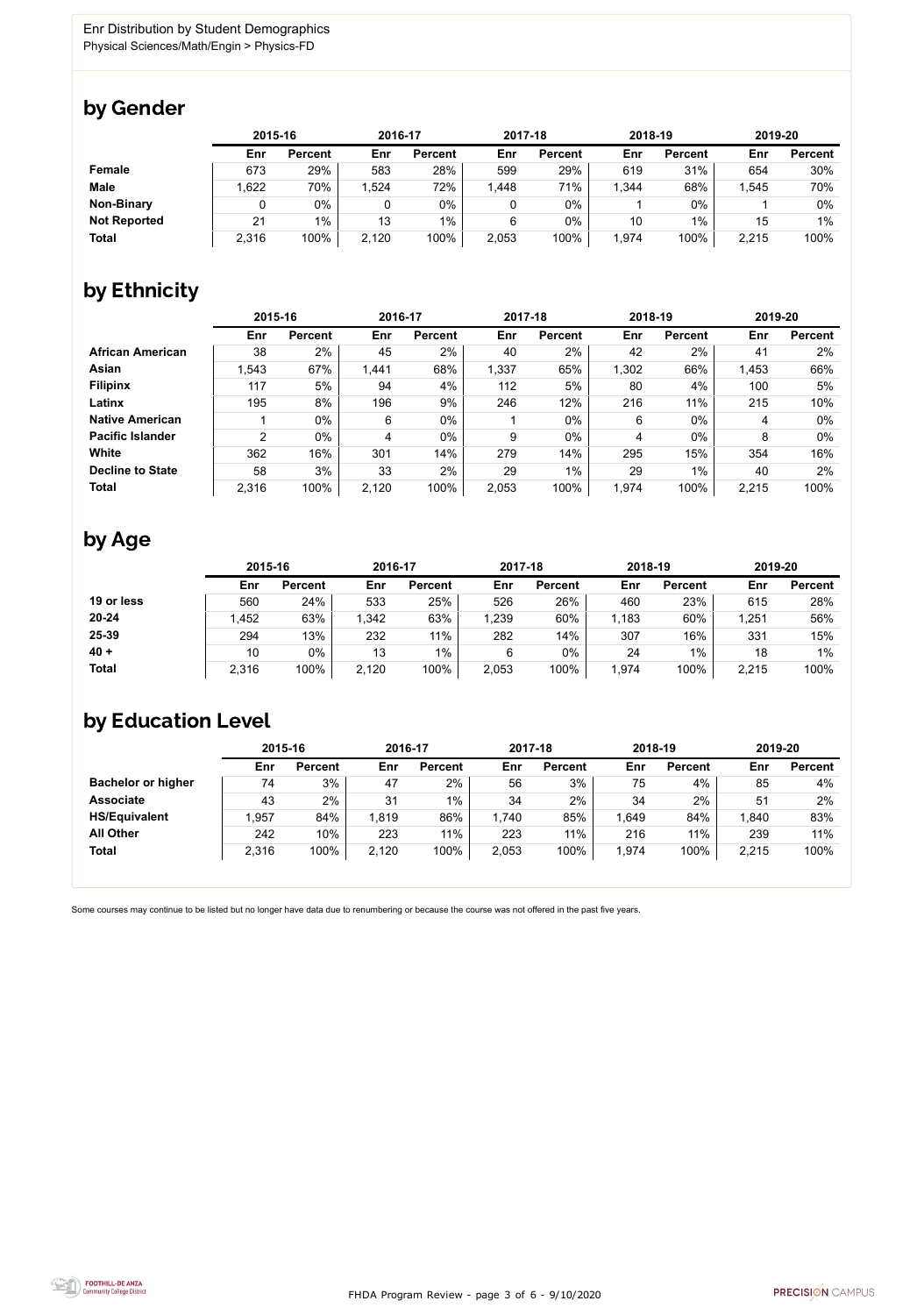FHDA Program Review - page 4 of 6 - 9/10/2020



### Success Rates by Gender Physical Sciences/Math/Engin > Physics-FD

|                     | 2019-20        |                |                    |                |                 |                |               |                |  |  |  |  |  |
|---------------------|----------------|----------------|--------------------|----------------|-----------------|----------------|---------------|----------------|--|--|--|--|--|
|                     | <b>Success</b> |                | <b>Non Success</b> |                | <b>Withdrew</b> |                | <b>Total</b>  |                |  |  |  |  |  |
|                     | <b>Grades</b>  | <b>Percent</b> | <b>Grades</b>      | <b>Percent</b> | <b>Grades</b>   | <b>Percent</b> | <b>Grades</b> | <b>Percent</b> |  |  |  |  |  |
| <b>Female</b>       | 469            | 72%            | 58                 | 9%             | 127             | 19%            | 654           | 100%           |  |  |  |  |  |
| <b>Male</b>         | 1,024          | 66%            | 183                | 12%            | 338             | 22%            | ,545          | 100%           |  |  |  |  |  |
| <b>Non-Binary</b>   | 0              | $0\%$          |                    | 0%             |                 | 100%           |               | 100%           |  |  |  |  |  |
| <b>Not Reported</b> | 9              | 60%            |                    | $0\%$          | 6               | 40%            | 15            | 100%           |  |  |  |  |  |
| All                 | ,502           | 68%            | 241                | 11%            | 472             | 21%            | 2,215         | 100%           |  |  |  |  |  |

|                     |               | 2018-19                              |               |                |               |                 |               |                |  |  |  |  |  |
|---------------------|---------------|--------------------------------------|---------------|----------------|---------------|-----------------|---------------|----------------|--|--|--|--|--|
|                     |               | <b>Non Success</b><br><b>Success</b> |               |                |               | <b>Withdrew</b> | <b>Total</b>  |                |  |  |  |  |  |
|                     | <b>Grades</b> | <b>Percent</b>                       | <b>Grades</b> | <b>Percent</b> | <b>Grades</b> | <b>Percent</b>  | <b>Grades</b> | <b>Percent</b> |  |  |  |  |  |
| Female              | 413           | 67%                                  | 92            | 15%            | 114           | 18%             | 619           | 100%           |  |  |  |  |  |
| <b>Male</b>         | 834           | 62%                                  | 232           | 17%            | 278           | 21%             | 1,344         | 100%           |  |  |  |  |  |
| <b>Non-Binary</b>   |               | $0\%$                                |               | 100%           | 0             | $0\%$           |               | 100%           |  |  |  |  |  |
| <b>Not Reported</b> | 5             | 50%                                  | ⌒             | 20%            | 3             | 30%             | 10            | 100%           |  |  |  |  |  |
| All                 | 1,252         | 63%                                  | 327           | 17%            | 395           | 20%             | 1,974         | 100%           |  |  |  |  |  |

|                     |               | 2017-18                                                                 |               |                |               |                |               |                |  |  |  |  |  |
|---------------------|---------------|-------------------------------------------------------------------------|---------------|----------------|---------------|----------------|---------------|----------------|--|--|--|--|--|
|                     |               | <b>Withdrew</b><br><b>Total</b><br><b>Non Success</b><br><b>Success</b> |               |                |               |                |               |                |  |  |  |  |  |
|                     | <b>Grades</b> | <b>Percent</b>                                                          | <b>Grades</b> | <b>Percent</b> | <b>Grades</b> | <b>Percent</b> | <b>Grades</b> | <b>Percent</b> |  |  |  |  |  |
| <b>Female</b>       | 417           | 70%                                                                     | 68            | 11%            | 114           | 19%            | 599           | 100%           |  |  |  |  |  |
| <b>Male</b>         | 811           | 56%                                                                     | 264           | 18%            | 373           | 26%            | 1,448         | 100%           |  |  |  |  |  |
| <b>Non-Binary</b>   | 0             | N/A                                                                     |               | N/A            | 0             | N/A            | υ             | 100%           |  |  |  |  |  |
| <b>Not Reported</b> | 5             | 83%                                                                     |               | 0%             |               | 17%            | 6             | 100%           |  |  |  |  |  |
| All                 | 1,233         | 60%                                                                     | 332           | 16%            | 488           | 24%            | 2,053         | 100%           |  |  |  |  |  |

|                     |               | 2016-17        |               |                |               |                                 |               |                |  |  |
|---------------------|---------------|----------------|---------------|----------------|---------------|---------------------------------|---------------|----------------|--|--|
|                     |               | <b>Success</b> |               |                |               | <b>Withdrew</b><br><b>Total</b> |               |                |  |  |
|                     | <b>Grades</b> | <b>Percent</b> | <b>Grades</b> | <b>Percent</b> | <b>Grades</b> | <b>Percent</b>                  | <b>Grades</b> | <b>Percent</b> |  |  |
| <b>Female</b>       | 411           | 70%            | 57            | 10%            | 115           | 20%                             | 583           | 100%           |  |  |
| <b>Male</b>         | 944           | 62%            | 249           | 16%            | 331           | 22%                             | 1,524         | 100%           |  |  |
| <b>Non-Binary</b>   | 0             | N/A            |               | N/A            | 0             | N/A                             | 0             | 100%           |  |  |
| <b>Not Reported</b> | 11            | 85%            |               | 8%             |               | 8%                              | 13            | 100%           |  |  |
| All                 | 1,366         | 64%            | 307           | 14%            | 447           | 21%                             | 2,120         | 100%           |  |  |

|                     |                | 2015-16            |               |                 |               |                |               |                |  |  |
|---------------------|----------------|--------------------|---------------|-----------------|---------------|----------------|---------------|----------------|--|--|
|                     | <b>Success</b> | <b>Non Success</b> |               | <b>Withdrew</b> |               | <b>Total</b>   |               |                |  |  |
|                     | <b>Grades</b>  | <b>Percent</b>     | <b>Grades</b> | <b>Percent</b>  | <b>Grades</b> | <b>Percent</b> | <b>Grades</b> | <b>Percent</b> |  |  |
| Female              | 466            | 69%                | 89            | 13%             | 118           | 18%            | 673           | 100%           |  |  |
| <b>Male</b>         | 1,019          | 63%                | 288           | 18%             | 315           | 19%            | 1,622         | 100%           |  |  |
| <b>Non-Binary</b>   |                | N/A                | 0             | N/A             |               | N/A            |               | 100%           |  |  |
| <b>Not Reported</b> |                | 33%                | 5             | 24%             | 9             | 43%            | 21            | 100%           |  |  |
| All                 | 1,492          | 64%                | 382           | 16%             | 442           | 19%            | 2,316         | 100%           |  |  |

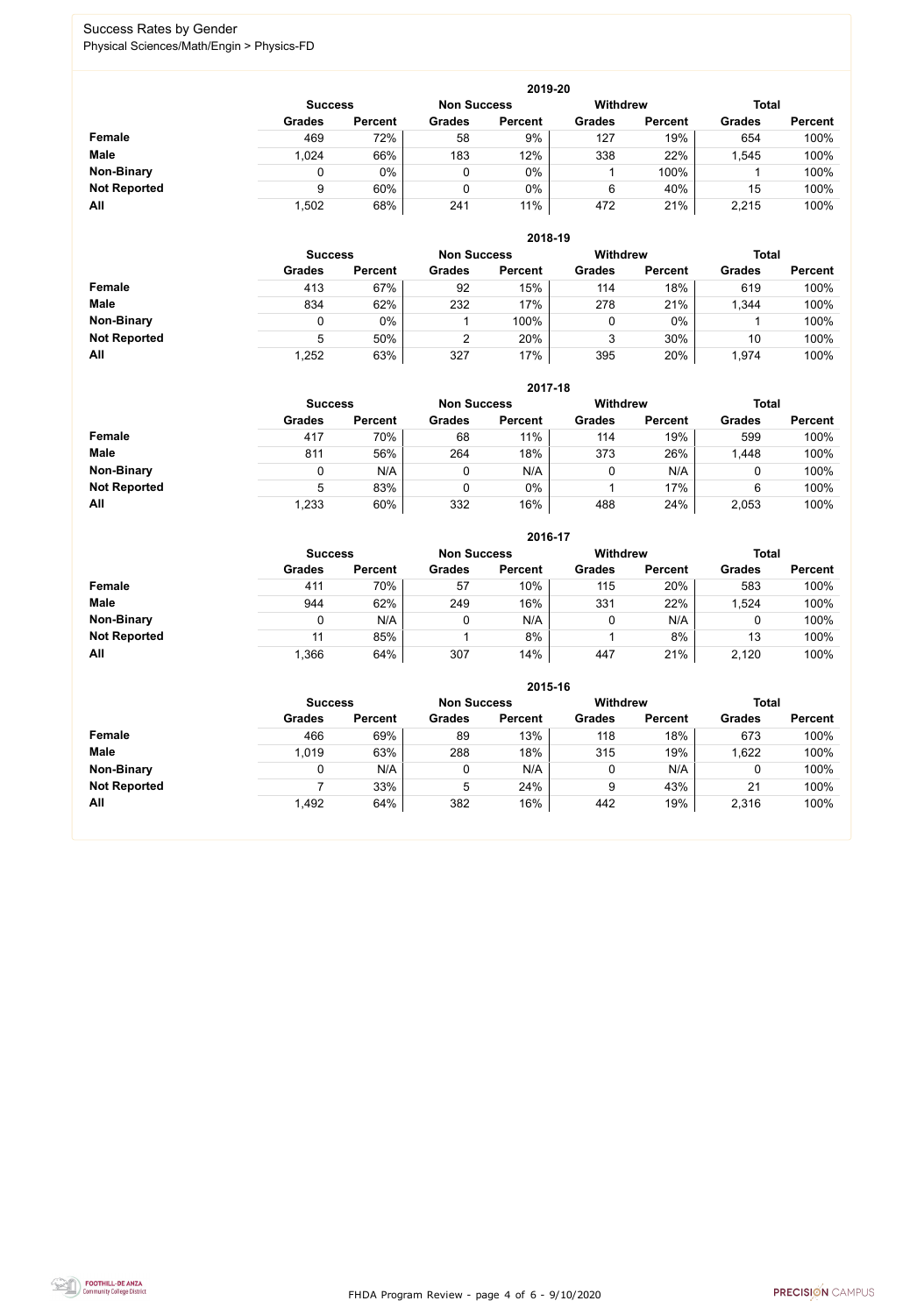FHDA Program Review - page 5 of 6 - 9/10/2020



### Success Rates by Age Physical Sciences/Math/Engin > Physics-FD

|            | 2019-20        |                    |               |                |                                 |                |               |                |  |
|------------|----------------|--------------------|---------------|----------------|---------------------------------|----------------|---------------|----------------|--|
|            | <b>Success</b> | <b>Non Success</b> |               |                | <b>Total</b><br><b>Withdrew</b> |                |               |                |  |
|            | <b>Grades</b>  | <b>Percent</b>     | <b>Grades</b> | <b>Percent</b> | <b>Grades</b>                   | <b>Percent</b> | <b>Grades</b> | <b>Percent</b> |  |
| 19 or less | 454            | 74%                | 39            | 6%             | 122                             | 20%            | 615           | 100%           |  |
| $20 - 24$  | 831            | 66%                | 156           | 12%            | 264                             | 21%            | 1,251         | 100%           |  |
| 25-39      | 207            | 63%                | 44            | 13%            | 80                              | 24%            | 331           | 100%           |  |
| $40 +$     | 10             | 56%                | 2             | 11%            | 6                               | 33%            | 18            | 100%           |  |
| All        | 1,502          | 68%                | 241           | 11%            | 472                             | 21%            | 2,215         | 100%           |  |

|            | 2018-19        |                |               |                    |                 |                |               |                |  |
|------------|----------------|----------------|---------------|--------------------|-----------------|----------------|---------------|----------------|--|
|            | <b>Success</b> |                |               | <b>Non Success</b> | <b>Withdrew</b> |                | <b>Total</b>  |                |  |
|            | <b>Grades</b>  | <b>Percent</b> | <b>Grades</b> | <b>Percent</b>     | <b>Grades</b>   | <b>Percent</b> | <b>Grades</b> | <b>Percent</b> |  |
| 19 or less | 332            | 72%            | 48            | 10%                | 80              | 17%            | 460           | 100%           |  |
| $20 - 24$  | 732            | 62%            | 214           | 18%                | 237             | 20%            | 1,183         | 100%           |  |
| 25-39      | 171            | 56%            | 63            | 21%                | 73              | 24%            | 307           | 100%           |  |
| $40 +$     | 17             | 71%            |               | 8%                 | 5               | 21%            | 24            | 100%           |  |
| All        | .252           | 63%            | 327           | 17%                | 395             | 20%            | 1,974         | 100%           |  |

|            | 2017-18        |                    |               |                 |               |                |               |                |  |
|------------|----------------|--------------------|---------------|-----------------|---------------|----------------|---------------|----------------|--|
|            | <b>Success</b> | <b>Non Success</b> |               | <b>Withdrew</b> |               | <b>Total</b>   |               |                |  |
|            | <b>Grades</b>  | <b>Percent</b>     | <b>Grades</b> | <b>Percent</b>  | <b>Grades</b> | <b>Percent</b> | <b>Grades</b> | <b>Percent</b> |  |
| 19 or less | 366            | 70%                | 67            | 13%             | 93            | 18%            | 526           | 100%           |  |
| $20 - 24$  | 708            | 57%                | 205           | 17%             | 326           | 26%            | ,239          | 100%           |  |
| 25-39      | 154            | 55%                | 60            | 21%             | 68            | 24%            | 282           | 100%           |  |
| $40 +$     | 5              | 83%                |               | 0%              |               | 17%            | 6             | 100%           |  |
| All        | 1,233          | 60%                | 332           | 16%             | 488           | 24%            | 2,053         | 100%           |  |

|            | 2016-17        |                |               |                    |                 |                |               |                |  |
|------------|----------------|----------------|---------------|--------------------|-----------------|----------------|---------------|----------------|--|
|            | <b>Success</b> |                |               | <b>Non Success</b> | <b>Withdrew</b> |                | <b>Total</b>  |                |  |
|            | <b>Grades</b>  | <b>Percent</b> | <b>Grades</b> | <b>Percent</b>     | <b>Grades</b>   | <b>Percent</b> | <b>Grades</b> | <b>Percent</b> |  |
| 19 or less | 375            | 70%            | 60            | 11%                | 98              | 18%            | 533           | 100%           |  |
| $20 - 24$  | 831            | 62%            | 217           | 16%                | 294             | 22%            | 1,342         | 100%           |  |
| 25-39      | 151            | 65%            | 28            | 12%                | 53              | 23%            | 232           | 100%           |  |
| $40 +$     | 9              | 69%            | 2             | 15%                |                 | 15%            | 13            | 100%           |  |
| All        | .366           | 64%            | 307           | 14%                | 447             | 21%            | 2,120         | 100%           |  |

|            | 2015-16        |                |               |                    |                 |                |               |                |  |
|------------|----------------|----------------|---------------|--------------------|-----------------|----------------|---------------|----------------|--|
|            | <b>Success</b> |                |               | <b>Non Success</b> | <b>Withdrew</b> |                | <b>Total</b>  |                |  |
|            | <b>Grades</b>  | <b>Percent</b> | <b>Grades</b> | <b>Percent</b>     | <b>Grades</b>   | <b>Percent</b> | <b>Grades</b> | <b>Percent</b> |  |
| 19 or less | 403            | 72%            | 62            | 11%                | 95              | 17%            | 560           | 100%           |  |
| $20 - 24$  | 888            | 61%            | 276           | 19%                | 288             | 20%            | 1,452         | 100%           |  |
| 25-39      | 193            | 66%            | 44            | 15%                | 57              | 19%            | 294           | 100%           |  |
| $40 +$     | 8              | 80%            |               | 0%                 |                 | 20%            | 10            | 100%           |  |
| All        | 1,492          | 64%            | 382           | 16%                | 442             | 19%            | 2,316         | 100%           |  |